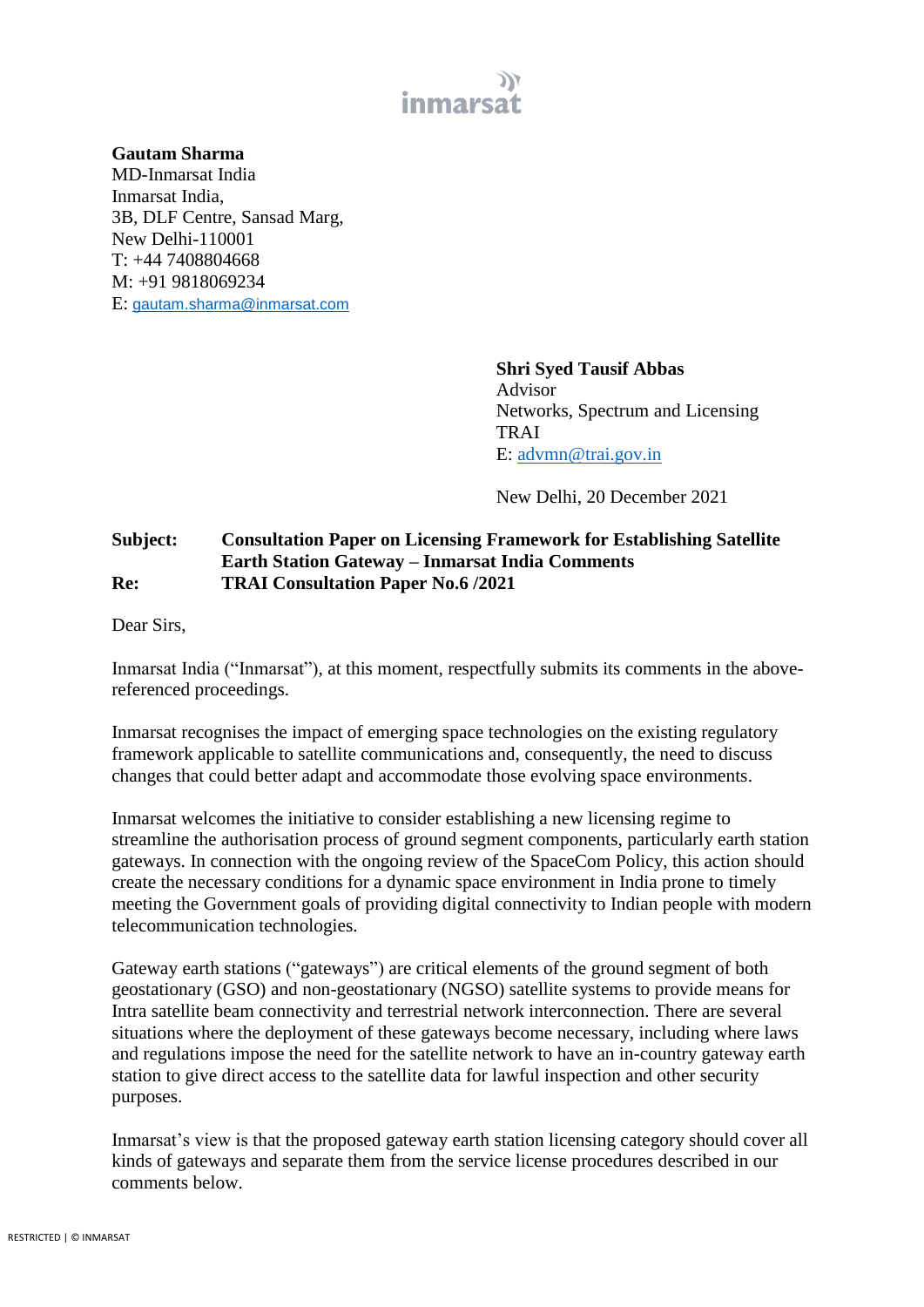

| <b>TRAI Consultation Paper</b><br>No.6 /2021                                                                                                                                                                                                      | <b>Inmarsat Comments</b>                                                                                                                                                                                                                                                                                                                                                                                                                        |
|---------------------------------------------------------------------------------------------------------------------------------------------------------------------------------------------------------------------------------------------------|-------------------------------------------------------------------------------------------------------------------------------------------------------------------------------------------------------------------------------------------------------------------------------------------------------------------------------------------------------------------------------------------------------------------------------------------------|
| Q1. Whether there is a need to<br>have a specific license for<br>establishing satellite Earth<br><b>Station Gateway in India for</b><br>the purpose of providing<br>satellite-based resources to<br>service licensees? Do justify<br>your answer. | The Consultation document recognises that<br>technological developments in GSO HTS and NGSO<br>systems (for satellite beam coverage connectivity) may<br>require the installation of several gateway earth stations<br>in the desired coverage area of a country to address the<br>full capacity potential of the designed satellite system<br>architecture and beam handover capability.<br>The licensing procedures should also address other |
|                                                                                                                                                                                                                                                   | types of gateway earth stations as those used to<br>interconnect to the telecommunication network,<br>including hub stations for VSAT, IoT, MSS-R and<br>GMPCS systems, feeder link earth stations for<br>broadcasting, and those gateways mandated by existing<br>regulations, as the IFMC Policy.                                                                                                                                             |
|                                                                                                                                                                                                                                                   | As these gateway earth stations are deployed by the<br>satellite system operators or their authorised proxy<br>entities based on design or regulatory requirements to<br>achieve the desired performance, for network<br>interconnection purposes or mandated by existing<br>regulations, there is no need to link their licenses to the<br>regulatory authorisations for the provision of the<br>services.                                     |
| Q2. If yes, what kind of                                                                                                                                                                                                                          | The establishment by WPC-DoT of a Gateway Earth                                                                                                                                                                                                                                                                                                                                                                                                 |
| license/permission should be                                                                                                                                                                                                                      | Station License category is supported. It should cover                                                                                                                                                                                                                                                                                                                                                                                          |
| envisaged for establishing<br><b>Satellite Earth Station</b>                                                                                                                                                                                      | all kinds of gateways with a fixed location in the Indian                                                                                                                                                                                                                                                                                                                                                                                       |
| <b>Gateway in India? Do provide</b>                                                                                                                                                                                                               | territory, including feeder link earth stations for<br>communications and broadcasting systems, hub stations                                                                                                                                                                                                                                                                                                                                    |
| details concerning the scope of                                                                                                                                                                                                                   | of VSAT, IoT, MSS-R and GMPCS systems, operating                                                                                                                                                                                                                                                                                                                                                                                                |
| the license and technical,                                                                                                                                                                                                                        | with GSO and NGSO satellite systems.                                                                                                                                                                                                                                                                                                                                                                                                            |
| operational, and financial                                                                                                                                                                                                                        | It should contain the following characteristics:                                                                                                                                                                                                                                                                                                                                                                                                |
| obligations, including license                                                                                                                                                                                                                    | Identification of the associated satellite network                                                                                                                                                                                                                                                                                                                                                                                              |
| fee, entry fee, bank                                                                                                                                                                                                                              | (e.g., a letter of endorsement by the DoS should                                                                                                                                                                                                                                                                                                                                                                                                |
| guarantees, and NOCC                                                                                                                                                                                                                              | state that the satellite network proposed to be                                                                                                                                                                                                                                                                                                                                                                                                 |
| charges, etc.                                                                                                                                                                                                                                     | used should have been coordinated with INSAT<br>networks and notified as per the ITU                                                                                                                                                                                                                                                                                                                                                            |
|                                                                                                                                                                                                                                                   | procedures.)                                                                                                                                                                                                                                                                                                                                                                                                                                    |
|                                                                                                                                                                                                                                                   |                                                                                                                                                                                                                                                                                                                                                                                                                                                 |
|                                                                                                                                                                                                                                                   | $\overline{\phantom{0}}$                                                                                                                                                                                                                                                                                                                                                                                                                        |
|                                                                                                                                                                                                                                                   | Physical data: site location, equipment details<br>(antenna type/size, transmit power, elevation                                                                                                                                                                                                                                                                                                                                                |
|                                                                                                                                                                                                                                                   | angles)<br>Technical and operational requirements and<br>$\overline{\phantom{0}}$                                                                                                                                                                                                                                                                                                                                                               |
|                                                                                                                                                                                                                                                   | data: the gateway earth station should obtain<br>SACFA-DoT clearance (including the use                                                                                                                                                                                                                                                                                                                                                         |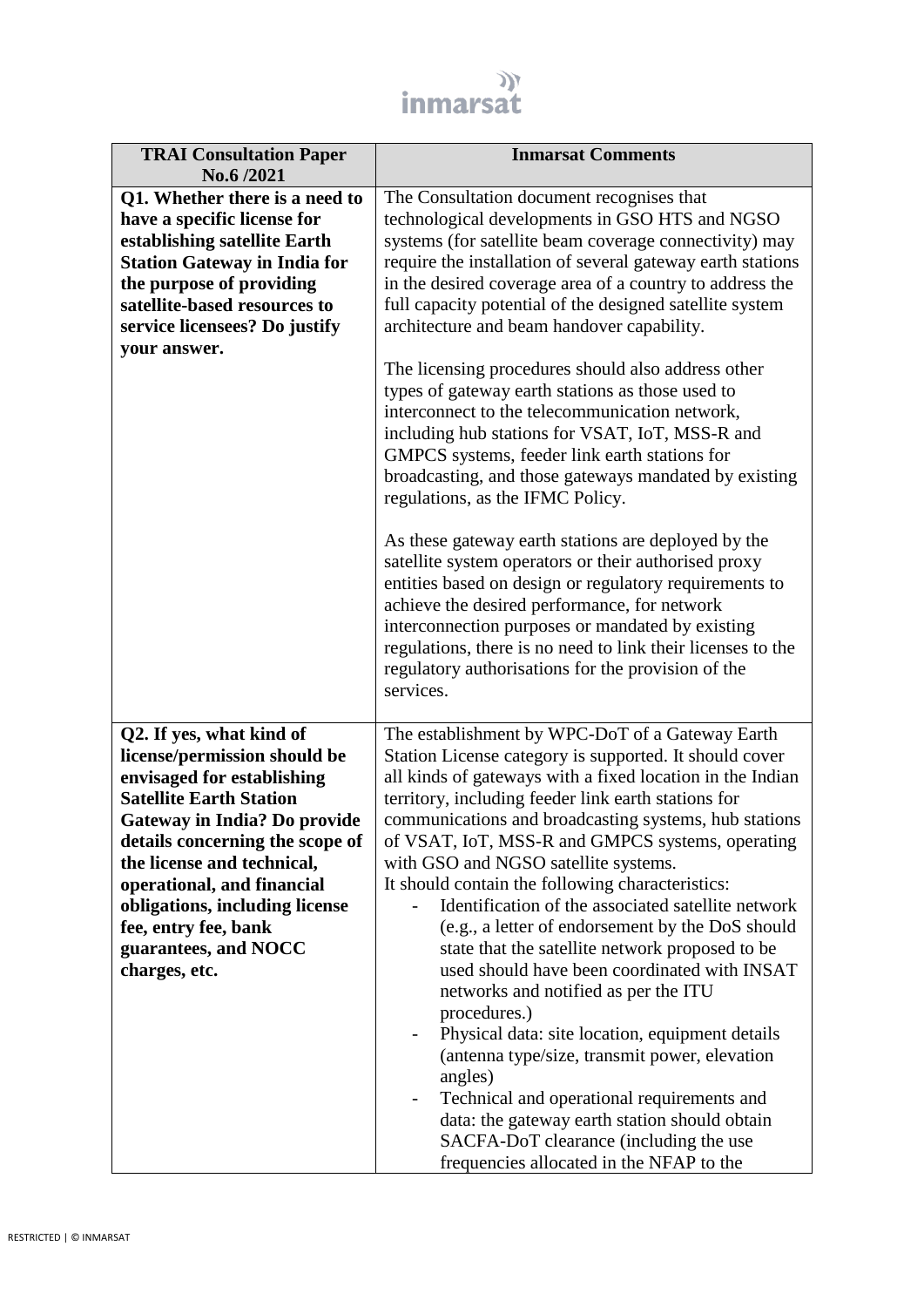

|                                                                                                                                                                                                                                                                                                                                                        | corresponding satellite services), obtain<br>certification on technical characteristics<br>established by TEC-DoT; demonstrate having<br>undertaken any frequency coordination with<br>existing and planned space and terrestrial<br>systems enjoying priority rights; have<br>successfully performed NOCC-DoT mandatory<br>performance verification testing<br>Financial obligations: Fees will cover license<br>(recurrent) and testing (one time)                                                                                                                                                                                                                         |
|--------------------------------------------------------------------------------------------------------------------------------------------------------------------------------------------------------------------------------------------------------------------------------------------------------------------------------------------------------|------------------------------------------------------------------------------------------------------------------------------------------------------------------------------------------------------------------------------------------------------------------------------------------------------------------------------------------------------------------------------------------------------------------------------------------------------------------------------------------------------------------------------------------------------------------------------------------------------------------------------------------------------------------------------|
| Q3. Whether such Earth<br><b>Station license should be made</b><br>available to the satellite<br>operator, its subsidiary, or any<br>entity having a tie-up with the<br>satellite operator? Do justify<br>your answer.                                                                                                                                 | The Gateway Earth Station licensee could be the<br>satellite system operator (via its Indian local<br>representative legal entity or subsidiary) or another<br>Indian entity, which entered in contract to be<br>responsible for the gateway operation by the satellite<br>system operator.<br>Depending on the gateway type, this flexibility could<br>provide options where different service providers could<br>share the gateway services and facilities. If it is the<br>license holder, it could also give the satellite operator<br>the possibility of providing services directly to the users<br>if it could have also obtained the appropriate service<br>license. |
| Q4. What mechanism/<br>framework should be put in<br>place to regulate the access to<br>satellite transponder capacity<br>and satellite-based resources<br>of a Satellite operator/Earth<br><b>Station licensee by the service</b><br>licensees so as to get the<br>resources in a time-bound,<br>transparent, fair and non-<br>discriminatory manner? | The service licensees should agree with the satellite<br>network operator to access its satellite-based resources,<br>including the gateway services. In the case of<br>commercial systems, the relevant laws and regulations<br>(e.g., The Competition Act) should be observed<br>concerning the rights and obligations of the parties<br>concerning granting a transparent, fair and non-<br>discriminatory access to the satellite-based resources.                                                                                                                                                                                                                       |
| Q5. Whether the Earth Station<br>Licensee should be permitted<br>to install baseband equipment<br>also for providing satellite<br>bandwidth to the service<br>licensees as per need? Provide<br>a detailed response.                                                                                                                                   | Yes, as a function of the applicable agreement passed<br>between the Earth Station Gateway and Service<br>Licensees.                                                                                                                                                                                                                                                                                                                                                                                                                                                                                                                                                         |
| Q6. What amendments will be<br>required to be made in the<br>existing terms and conditions                                                                                                                                                                                                                                                             | The Unified License framework needs to be revised<br>entirely in order to remove the references to the service<br>provision licensees needing to deploy a gateway/hub.                                                                                                                                                                                                                                                                                                                                                                                                                                                                                                       |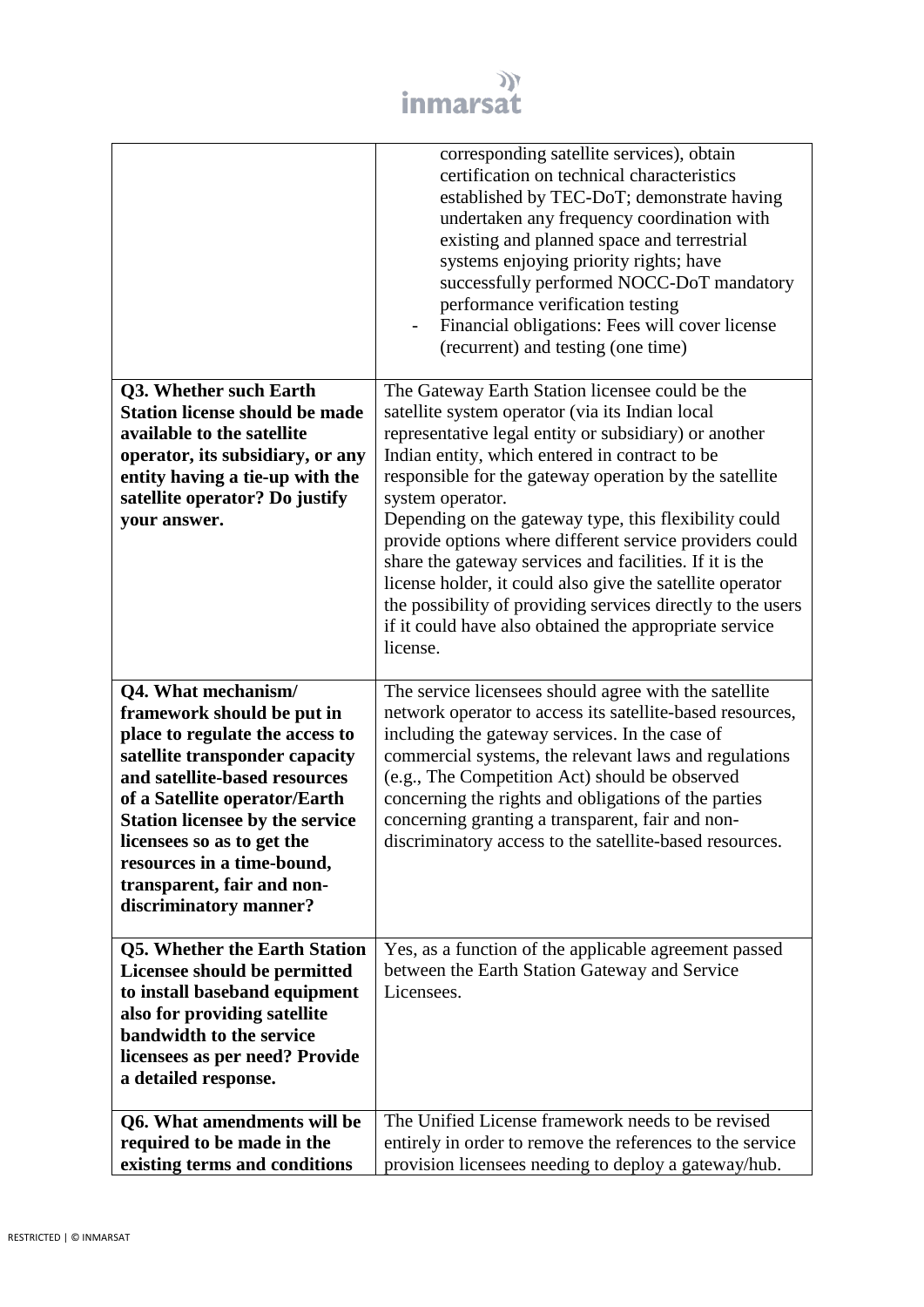

| of the relevant service<br>authorizations of Unified<br><b>License, DTH</b><br><b>License/Teleport permission to</b><br>enable the service licensee to<br>connect to the Satellite Earth<br><b>Station Gateway established</b><br>by Earth Station<br><b>Licensee/Service Licensee, for</b><br>obtaining and using the<br>satellite transponder<br>bandwidth and satellite-based<br>resources? Do justify your<br>answer. | Furthermore, rather than only publishing the<br>amendments to the specific sections of the license, this<br>could be the chance for the overall Unified License to<br>be re-published in totality as a single document to<br>reflect all amendments and revisions made in the last<br>few years.                                                                                                                                                                                                                                                                                                                                                                                                                              |
|---------------------------------------------------------------------------------------------------------------------------------------------------------------------------------------------------------------------------------------------------------------------------------------------------------------------------------------------------------------------------------------------------------------------------|-------------------------------------------------------------------------------------------------------------------------------------------------------------------------------------------------------------------------------------------------------------------------------------------------------------------------------------------------------------------------------------------------------------------------------------------------------------------------------------------------------------------------------------------------------------------------------------------------------------------------------------------------------------------------------------------------------------------------------|
| Q7. Whether the sharing of<br><b>Earth Station among the</b><br>licensees (between proposed<br><b>Earth Station licensee and</b><br><b>Service Licensee; and among</b><br>service licensees) should be<br>permitted? Do provide<br>the details with justification.                                                                                                                                                        | Yes. One of the benefits of establishing a separate<br>category for the Gateway Earth Station License is<br>sharing the gateway operational services among the<br>Earth Station licensee and service licensees.<br>The Gateway Earth Station license holder will be<br>accountable for meeting the license requirements vis-à-<br>vis WPC-DoT, informing the regulator of the service<br>contracts that use the concerned gateway earth station<br>services and facilities.                                                                                                                                                                                                                                                   |
| Q8. To whom should the<br>frequency carriers be<br>assigned: the Earth Station<br><b>Licensee, or the Service</b><br>Licensee, or whoever<br>establishes the Satellite Earth<br><b>Station? Do justify your</b><br>answer.                                                                                                                                                                                                | The WPC-DoT frequency carrier assignment is<br>delivered to the Service Licensee, which is the entity<br>responsible for the spectrum utilization of the satellite<br>network, including the Gateway Earth Station.                                                                                                                                                                                                                                                                                                                                                                                                                                                                                                           |
| Q9. What should be the<br>methodology for the<br>assignment of spectrum for<br>establishing satellite Earth<br><b>Station? Provide a detailed</b><br>justification.                                                                                                                                                                                                                                                       | Spectrum is allocated to the satellite service in the<br>NFAP. It's assumed that the Service Licensee, which<br>the Earth Station Gateway is contracted to work with,<br>has been awarded the carrier frequency assignment by<br>WPC-DoT. The assignment of spectrum to the Gateway<br>Earth Station is then associated to the frequency<br>assignment granted to the Service Licensee and is based<br>on the current methodology applied by WPC-DoT,<br>which examines the application and issues the Wireless<br>Operating License (WOL) considering:<br>Compliance with NFAP,<br>Satisfaction of the conditions of the Agreement<br>in Principle (AIP) or Decision Letter (DL),<br>including equipment and SACFA clearance |